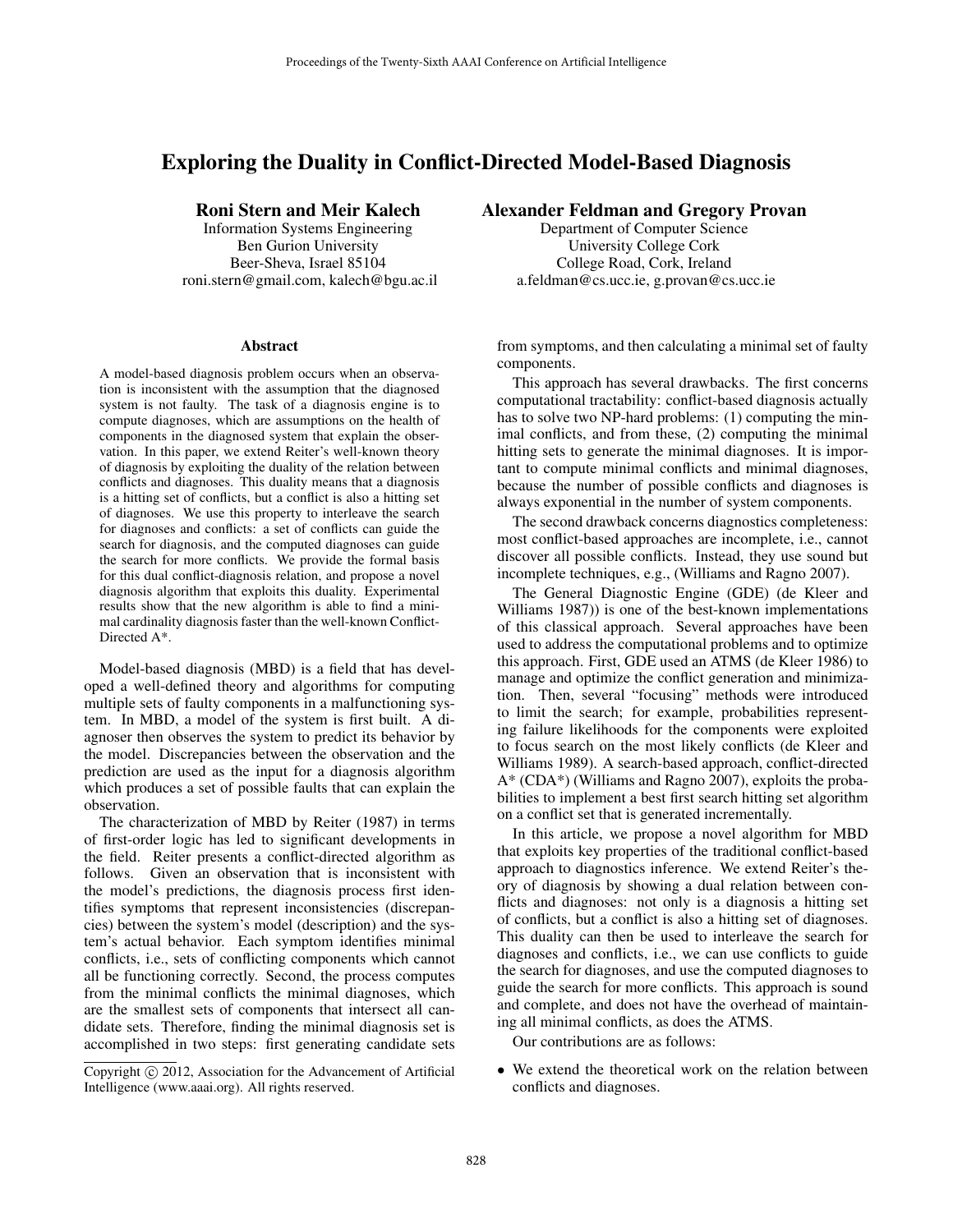- We point out the symmetry between diagnoses and conflicts, and focus on the conflict to diagnosis relation in order to design a diagnosis engine that uses both directions of this symmetry.
- We show that the resulting diagnosis engine is a sound and complete anytime diagnosis engine that finds all diagnoses, and can identify minimum-cardinality diagnoses.
- We empirically compare our dual diagnosis engine with CDA\* to show that it can find minimal cardinality diagnoses in substantially more cases and for observations with larger minimal cardinality than can CDA\*, e.g., finding even minimal cardinality diagnoses of size 12.

#### Related Work

This section briefly reviews related methods for computing diagnoses. The best-known algorithm for MBD, GDE and its subsequent improvements, is based on using the ATMS (de Kleer 1986) to compute and manage conflicts. This approach is sound and complete with respect to identifying all minimal conflicts and diagnoses; however, it may face computational challenges, which have been remedied to some extend by extensions, such as NGDE (de Kleer 2009). NGDE was developed as a faster version of GDE, especially since it employs a better hitting set algorithm. Note that improved hitting set algorithms are orthogonal to our approach, and can used to further optimize our approach as well.

An alternative to this approach is conflict-directed  $A^*$ (Williams and Ragno 2007), which uses LTMS, a TMS that is based on Boolean Constraint Propagation (BCP), to extract conflicts that will direct the search. This conflict generation is different from that of GDE in two aspects: 1) Conflict generation with LTMS is polynomial, and much faster than ATMS, 2) LTMS is not complete, meaning that it may not return all conflicts or even minimal conflicts, and 3) while GDE generates all conflicts upfront, in CDA\* conflicts are generated one at a time, only when a candidate diagnosis is found to be inconsistent. In practice, CDA\* has shown to be much more efficient than GDE on standard diagnosis benchmarks. Importantly, CDA\* is not complete, meaning that it does not guarantee to return all the subset-minimal diagnoses. This is discussed in details in this paper.

Another incomplete, but computationally efficient approach is SAFARI, which uses stochastic local search to compute diagnoses. SAFARI does not guarantee minimal cardinality nor completeness, although it has shown to be able to diagnose far larger models than competing algorithms (Feldman, Provan, and van Gemund 2010).

A quite different approach to diagnostic inference is the use of compilation, i.e., rewriting the system description into an alternative representation that speeds inference. Two popular compilation targets are OBDDs (Torasso and Torta 2003) and DNNF (Darwiche 1998). Compilation is attractive in that inference is typically linear in the size of the compiled representation; however, there is no guarantee that the compiled representation will not be of size exponential in the number of system components.

In contrast to the Safari algorithm and the compilationbased approaches described above, our approach extends the classical method for identifying diagnoses by computing conflicts. However, we use the duality of conflicts and diagnoses to improve the inference. Hence, in comparison to GDE, diagnoses are returned without maintaining all minimal conflicts, but instead we use the computed diagnoses to guide the inference of minimal conflicts, which is in turn used to find more diagnoses. In contrast to conflict-directed A\*, our approach is guaranteed to be sound and complete with respect to both the minimal conflicts and diagnoses.

## Concepts and Definitions

Our discussion continues by formalizing some MBD notions. This paper uses the traditional diagnostic definitions (de Kleer and Williams 1987), except that we use propositional logic terms (conjunctions of literals) instead of sets of failing components.

A *model* of an artifact is represented as a propositional formula over some set of variables. We discern subsets of these variables as *assumable* and *observable*.

Definition 1 (Diagnostic Problem). A diagnosis problem DP is defined as the quadruple  $\langle SD, COMPS, OBS, \alpha \rangle$ , where SD is a propositional formula over a set of variables  $V$ , COMPS∪OBS  $\subseteq$   $V$ , COMPS is the set of assumables, OBS is the set of observables, and  $\alpha$  is a (possibly partial) assignment of the variables in OBS.

We assume that  $SD \not\models \perp$ , i.e., SD is not faulty (does not lead to diagnoses) when there is no observation. We also assume that COMPS  $\cap$  OBS =  $\emptyset$ .

Let COMPS =  $\{h_i\}$  for  $i = 1, 2, \ldots, n$ . We use positive assignments  $h_i = \textbf{True}$ , or simply positive literals  $h_i$ , to denote healthy components; conversely, we use negative assignments  $h_i =$  False, or negative literals  $\neg h_i$ , to denote faulty components.

Definition 2 (Health Assignment). Given a diagnosis problem DP, an assignment  $h$  to all variables in COMPS is defined as a health assignment.

A health assignment  $h$  is a conjunction of propositional literals. The set of positive literals in h is denoted as  $Lit^+(h)$ and the set of negative literals in h is denoted as  $Lit<sup>-</sup>(h)$ .

Definition 3 (Diagnosis and Conflicts). Given a diagnostic problem DP and health assignments  $\omega$  and  $\lambda$ .  $\omega$  is a diagnosis iff SD  $\land \alpha \land \omega$  is satisfiable, and  $\lambda$  is a conflict iff SD  $\land$   $\alpha$   $\land$   $\lambda$  is not satisfiable.

A common problem in MBD is that a given diagnosis problem may have a large amount of diagnoses. To elevate this, the MBD literature have proposed a range of types of "preferred" diagnosis. This turns the MBD problem into an optimization problem. In the following definition we consider the common subset-ordering.

**Definition 4 (Subset-Minimality).** A diagnosis  $\omega^{\subseteq}$  is defined as subset-minimal, if no other diagnosis  $\tilde{\omega}^{\subseteq}$  exists such that  $Lit^-(\tilde{\omega}^{\subseteq}) \subset Lit^-(\omega^{\subseteq})$ . A conflict  $\lambda^{\subseteq}$  is defined as subset-minimal, if no other conflict  $\tilde{\lambda} \subseteq$  exists such that  $Lit^+(\tilde{\lambda}^{\subseteq}) \subset Lit^+(\lambda^{\subseteq}).$ 

The cardinality of a diagnosis  $\omega$  and a conflict  $\lambda$  are denoted as  $|\omega|$  and  $|\lambda|$ , respectively  $(|Lit^{-}(\omega)| = |\omega|$  and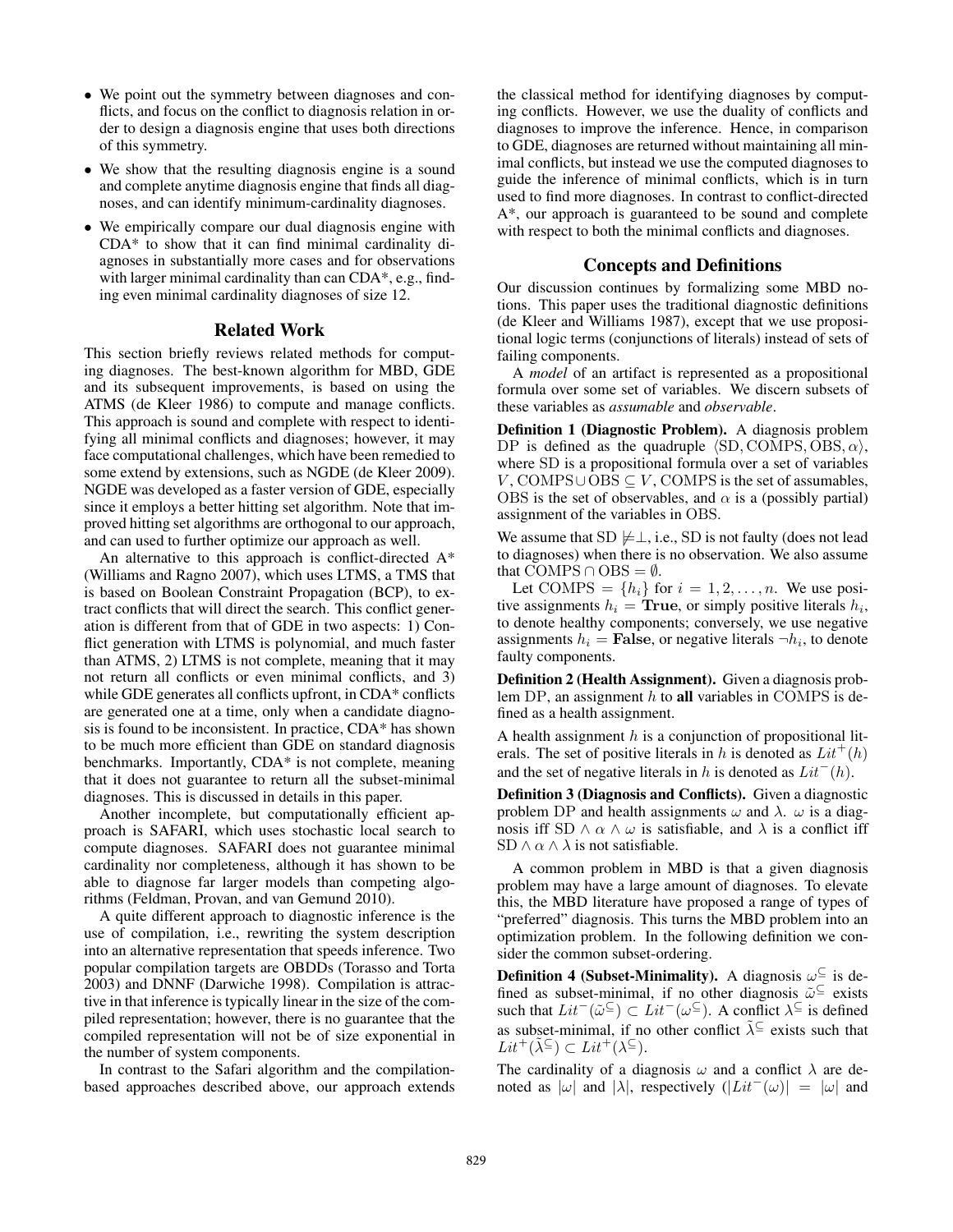$|Lit^+(\lambda)| = |\lambda|$ . Diagnosis cardinality gives us another partial ordering: a diagnosis is defined as *minimal cardinality* iff it minimizes the number of negative literals.

**Definition 5 (Cardinality-Minimality).** A diagnosis  $\omega^{\leq}$  is defined as cardinality-minimal if no other diagnosis  $\tilde{\omega} \leq$  exists such that  $|\tilde{\omega}^{\leq}| < |\omega^{\leq}|$ . A conflict  $\lambda^{\leq}$  is defined as cardinality-minimal if no other conflict  $\tilde{\lambda} \leq$  exists such that  $|\tilde{\lambda}^{\leq}| < |\lambda^{\leq}|.$ 

A cardinality-minimal diagnosis is a subset-minimal diagnosis, but the opposite does not hold. There are subset-minimal diagnoses that are not cardinality-minimal diagnoses.

Given a diagnosis problem DP we denote the set of all diagnoses of SD  $\land \alpha$  as  $\Omega$ , the set of all subset-minimal diagnoses as  $\Omega^{\subseteq}$ , the set of all cardinality-minimal diagnoses as  $\Omega^{\leq}$ , the set of all conflicts as  $\Lambda$ , the set of all subset-minimal conflicts as  $\Lambda^{\subseteq}$ , and the set of all cardinality-minimal conflicts as  $\Lambda^{\leq}$ .

# Duality of Diagnoses and Conflicts

A *hitting set* of a set of conflicts Λ is a set of components C such that for any  $\lambda \in \Lambda$  there is an element  $c \in C$  such that  $c \in Lit^+(\lambda)$ .

Theorem 1 ((Reiter 1987), Theorem 4.5). *A health assignment* ω <sup>⊆</sup> *is a subset-minimal diagnosis iff* Lit<sup>−</sup>(ω <sup>⊆</sup>) *is a subset-minimal hitting set of all the subset-minimal conflicts*  $(i.e., \Lambda^{\subseteq}).$ 

In order to use the above theorem to obtain diagnoses, one needs to obtain all the subset-minimal conflicts of the given diagnosis problem. Note that a hitting set of a sub-collection of all the subset-minimal conflicts is not guaranteed to be a diagnosis. For example, consider a diagnosis problem with two minimal conflicts  $\{C_1, C_2\}$  and  $\{C_3, C_4\}$ . Clearly the hitting sets of only  $\{C_1, C_2\}$ , e.g.,  $\{C_1\}$  and  $\{C_2\}$  are not hitting sets of all the conflicts, and thus they are not diagnoses according to Theorem 1. Furthermore, a hitting set of a set of conflicts that is not minimal (even if every minimal conflict is contained in one of these conflicts) is also not guaranteed to be a diagnosis. In the example above, a hitting set of the two conflicts  $\{C_1, C_2, C_5\}$  and  $\{C_3, C_4, C_5\}$ , i.e., adding  $C_5$  to both conflicts above, will generate  $\{C_5\}$ as a hitting set of these non-minimal conflicts, which is not a diagnosis. Thus, generating consistent diagnoses with Theorem 1 requires both finding *all* conflicts, and making sure that they are minimal. This is often a challenging task. While finding all subset-minimal conflicts is potentially intractable, it is often very easy to find a partial set of not necessarily subset-minimal conflicts.

Corollary 1 (Required condition for diagnosis). *For every subset-minimal diagnosis* ω <sup>⊆</sup> *it must hold that* Lit<sup>−</sup>(ω <sup>⊆</sup>) *is a (not necessarily subset-minimal) hitting set of any set of conflicts.*

*Proof.* A hitting set of all subset-minimal conflicts (Λ) is a hitting set of all conflicts, since for every subset-minimal diagnosis  $\omega^{\subseteq}$  we have that  $Lit^-(\omega)^{\subseteq}$  is a hitting set of all the subset-minimal conflicts  $(\Lambda^{\subseteq})$ , and thus every subset of all conflicts as well. П

Corollary 1 is useful because it can be used to help find diagnoses even if only a partial set of (not necessarily) subsetminimal conflicts is available. This is done by directing the search for diagnoses to consider only health assignments that are hitting sets of the available set of conflicts. This observation is used by CDA<sup>∗</sup> (Williams and Ragno 2007).

The first contribution of this paper is to point out the symmetry of this relation between conflicts, hitting sets and diagnoses. To this end, we define a *hitting set* of a set of diagnoses  $\Omega$  in a similar manner to the way we defined a hitting set of conflicts, i.e., a hitting set of a set diagnoses  $\Omega$  is a set of components C such that for any  $\omega \in \Omega$  there is an element  $c \in C$  such that  $c \in Lit^{-}(\omega)$ .

Theorem 2 (Necessary and Sufficient Condition for a **Conflict).** A health assignment  $\lambda^{\subseteq}$  is a subset-minimal con*flict iff*  $Lit^+(\lambda^{\subseteq})$  *is a subset-minimal hitting set of all the subset-minimal diagnoses (i.e.,* Ω <sup>⊆</sup>*).*

This observation is important for two reasons. First, there are many domains where finding conflicts is important. For example, in Software Fault Localization (SFL), one can compute a minimal hitting set (MHS) of a program spectra to compute diagnoses (Abreu and van Gemund 2010). If we are going to use SFL methods (ranking, etc.) for MBD we need efficient way to extract conflicts from SD  $\land \alpha$ . Furthermore when searching for diagnoses directed by conflicts, one can use the previously computed diagnoses to help the search for more conflicts.

However, as explained above, finding conflicts with diagnoses requires finding all subset-minimal diagnoses to guarantee that the hitting set of these diagnoses is a conflict. Obviously, this is often a hard task. The following corollary extends Theorem 2 to overcome this problem in a similar manner to the way Corollary 1 extends Theorem 1.

Corollary 2 (Necessary Condition for a Conflict). *For every subset-minimal conflict*  $\lambda^{\subseteq}$  *we have that*  $Lit^+(\lambda^{\subseteq})$  *is a (not necessarily subset-minimal) hitting set of any set of diagnoses.*

The proof is analogous to the proof of Corollary 1 (the two corollaries are dual) and we omit it for brevity.

Proposition 1 (Complement of a Diagnosis/Conflict). *A health assignment* h *is either a diagnosis or a conflict.*

While trivial, this proposition is interesting when stated in common diagnosis and conflict terms (Reiter 1987; de Kleer and Williams 1987). For a given health assignment h, if SD  $\wedge \alpha \wedge h$  is consistent, then the set of unhealthy components Lit<sup>−</sup>(h) is often refereed to as *the diagnosis*. Alternatively, if SD  $\land \alpha \land h$  is not consistent, then the set of healthy components  $Lit^+(h)$  is often refereed to as *the conflict*. We can rephrase Proposition 1 as follows: if a set of components  $\delta$  is not a diagnosis, then COMPS  $\setminus \delta$  is a conflict, and vice versa (Reiter 1987). This proposition is important when searching for diagnoses guided by conflicts. as is done by CDA\* (as described above), or when searching for conflicts guided by diagnoses. If the hitting set of the available conflicts (diagnoses) is not a diagnosis (conflict), it can be added to the set of available conflicts (diagnoses) to further direct the following search for diagnoses (conflicts).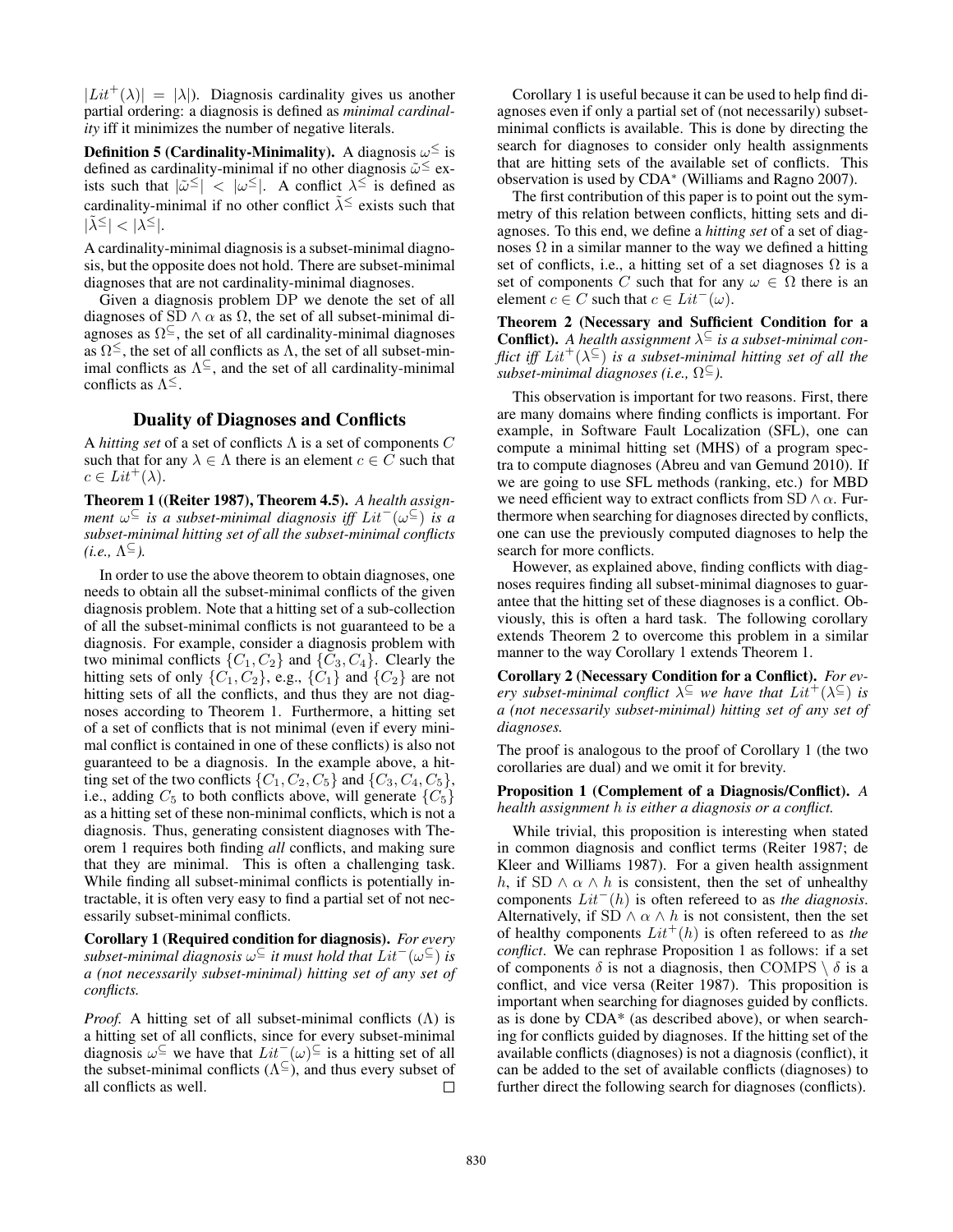Next, we describe how these theoretical statements can be used to construct an efficient diagnostic algorithm.

## Conflict-Diagnosis Search

The algorithm we propose in this paper can be considered as a generalization of previous conflict-directed diagnostic engines. A diagnosis problem is a specialization of a *search problem*. A search problem consists of an initial state, a goal state and a set of state-transition operators. In the diagnosis problem, a state would be a health assignment. The initial state is a heath assignment h such that  $Lit<sup>-</sup>(\omega) = \emptyset$ , i.e., assuming that all the components are healthy. A goal state is a diagnosis (a health assignment that is consistent with the system description SD and the observation  $\alpha$ ). Applying an operator to a state  $h$  corresponds to setting a health variable v that is positive in  $h$  to be faulty, i.e., we "flip" the sign of v. The branching factor of a state h is the size of  $Lit^+(h)$ .

A brute-force approach to find diagnoses can be to apply any exhaustive search on the problem space, e.g., breadthfirst search. To check if a candidate health assignment is a goal (i.e., it is a diagnosis), a consistency check is needed. This approach is not feasible for non-trivial systems. To find the smallest diagnoses (i.e., a cardinality-minimal one), such an approach would have to visit at least  $\binom{|COMPS|}{|\omega^{\leq}|-1}$  where  $|\omega^{\leq}|$  is the cardinality of the minimal cardinality diagnosis. For instance, in a system of 1000 components, to find a minimal cardinality diagnosis of size 5, a brute-force diagnosis engine must first verify the absence of a diagnosis consisting of 4 components (there are more than  $10^{11}$  such combinations).

# Building Blocks

In general, conflict-directed diagnostic algorithms (1) search for conflicts, (2) generate candidate diagnoses by considering hitting sets of the generated set of conflicts, and (3) identify which of these candidates are diagnoses by performing consistency checks. We briefly describe the basic building blocks used in the design of this kind of algorithms.

[Conflict generation (CON):] All subset-minimal conflicts can be generated with ATMS (de Kleer 1986), while not necessarily minimal conflicts can be generated with LTMS. Naturally, ATMS is much more computationally intensive (NP-Hard) than LTMS (polynomial).

[Computation of hitting sets (HS):] Finding the minimal cardinality hitting set is a well-known NP-complete problem (Garey and Johnson 1979). On the other hand, finding subset-minimal hitting set in problems that arise from weakfault models (WFMs) can be done in time that is polynomial in the number of components times the number of sets to hit (in our case - number of conflicts).

[Consistency checking (SAT):] In its most general form, preforming a consistency check requires solving a SAT problem, which is also NP-complete. On the other hand, there are cases where it is enough to apply Boolean Constraint Propagation (BCP) to verify consistency, which is polynomial (this is equivalent to LTMS).

There are several non-trivial trade-offs in combining those three building blocks. If CON generates all subset-minimal

conflicts, then any hitting set of these conflicts is guaranteed to be a diagnosis. Thus, there is no need to execute SAT (see Theorem 1). This approach is taken by GDE. CDA<sup>\*</sup>, on the other hand, searches for hitting sets of conflicts with an A\* search (which in the case where every component has the same probability of failure turns into a breadth-first search), grows the conflict set incrementally, does not guarantee minimal conflicts, and thus applies a consistency check to verify that a hitting set of the conflicts is indeed a diagnosis. Note that computing cardinality-minimal diagnoses is computationally more difficult than computing subset-minimal diagnoses.

# Primal-Dual Diagnostic Search

Similar to CDA\*, one can find conflicts even without finding all diagnoses, and even with diagnoses that are not subsetminimal. This will require more effort in the hitting set (HS) and consistency check (SAT) components. Furthermore, in a weak-fault model (WFM) it is very easy to find non-subsetminimal diagnoses, as any super set of a diagnosis is also a diagnoses (de Kleer, Mackworth, and Reiter 1992).

Next, we describe how to construct a diagnosis algorithm that is built from the previously described building blocks. By changing the type of HS, SAT and MIN we can exploit various properties of the search space. We call this algorithm the Primal-Dual Diagnostic Search algorithm (PDDS). Importantly, PDDS can be used in both directions, either for computing diagnoses, or for computing conflicts.

| Algorithm 1: Primal-Dual Diagnostic Search (PDDS)                                                                                                 |  |  |  |  |  |
|---------------------------------------------------------------------------------------------------------------------------------------------------|--|--|--|--|--|
| <b>Input</b> : DP, a diagnostic problem                                                                                                           |  |  |  |  |  |
| <b>Input:</b> $\Omega$ , set of consistent hitting sets                                                                                           |  |  |  |  |  |
| <b>Input:</b> $\Lambda$ , a collection of sets to hit                                                                                             |  |  |  |  |  |
| <b>Input:</b> CONSISTENCYCHECK, a subroutine to                                                                                                   |  |  |  |  |  |
| perform consistency checking                                                                                                                      |  |  |  |  |  |
| <b>Input:</b> $K$ , maximal number of hitting sets                                                                                                |  |  |  |  |  |
| 1 for $k = 1 \ldots K$ do                                                                                                                         |  |  |  |  |  |
| $\omega \leftarrow$ compute a new hitting set of $\Lambda$<br>2                                                                                   |  |  |  |  |  |
| $\overline{\mathbf{3}}$<br>if no new hitting sets were found then                                                                                 |  |  |  |  |  |
| $\overline{\mathbf{4}}$<br>return True                                                                                                            |  |  |  |  |  |
| 5<br><b>if</b> CONSISTENCYCHECK(SD $\wedge \alpha \wedge \omega$ ) then                                                                           |  |  |  |  |  |
| $\boldsymbol{6}$<br>$\Omega \leftarrow \Omega \cup \{\omega\}$                                                                                    |  |  |  |  |  |
| $\overline{7}$<br>else                                                                                                                            |  |  |  |  |  |
| 8                                                                                                                                                 |  |  |  |  |  |
| $\left \begin{array}{l} \lambda \leftarrow \omega \\ \Lambda \leftarrow \Lambda \cup \{ \mathrm{MINIMIZE}(\lambda) \ \} \end{array} \right.$<br>9 |  |  |  |  |  |
| 10 return False                                                                                                                                   |  |  |  |  |  |

Algorithm 1 computes up to  $K$  hitting sets, which are consistent (or inconsistent) with some theory SD. When applied to search for a conflict, PDDS searches for hitting sets of a given set of diagnoses, and the consistency check verifies that the found hitting set is indeed a conflict (i.e., a healthy assignment that is UNSAT with the system description and observation). When applied to search for a diagnosis, PDDS searches for a hitting set of a given set of conflicts, and the consistency check verifies that the resulting hitting set is a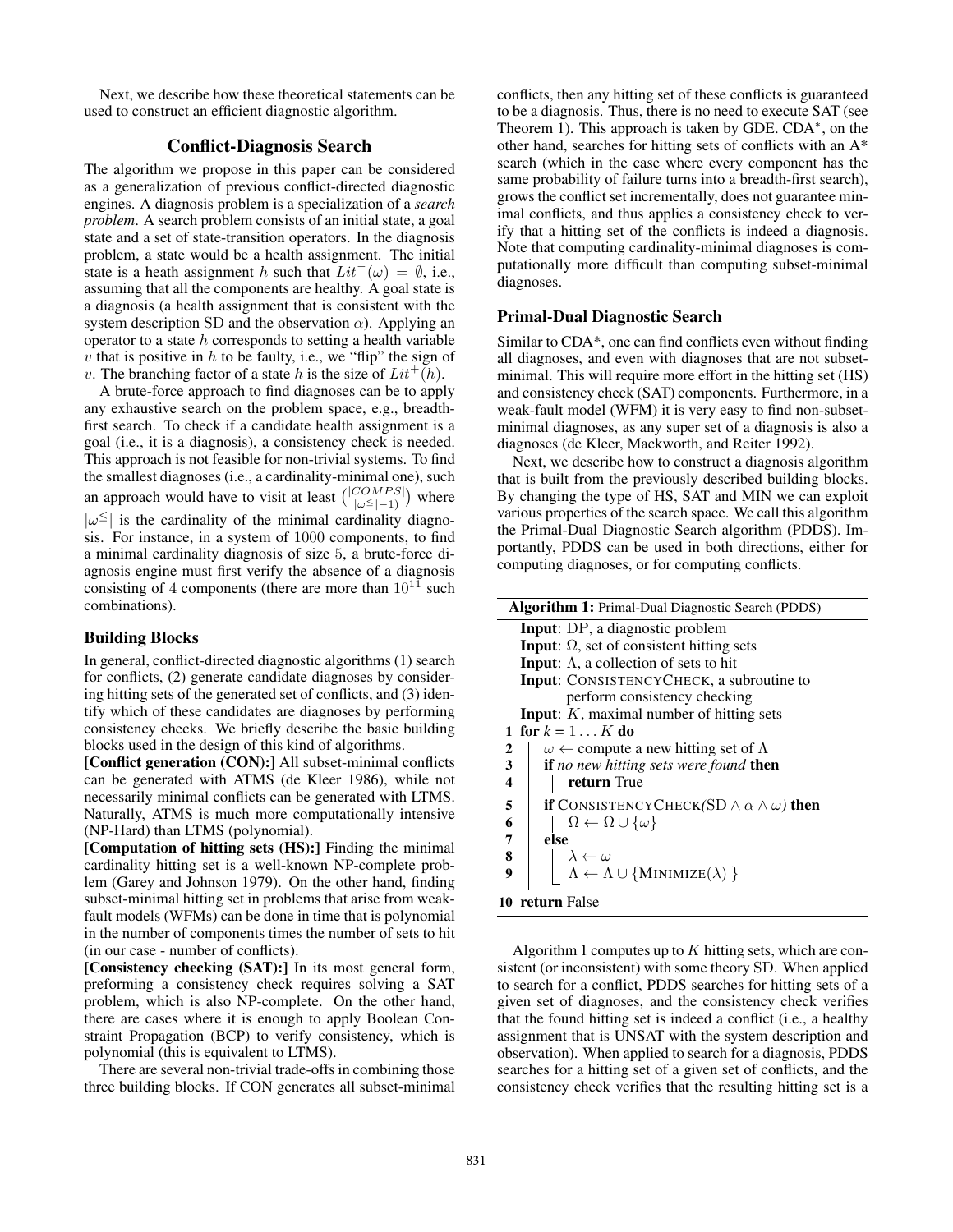diagnosis (i.e., the assignment is consistent with SD  $\land \alpha$ ). PDDS accepts as a parameter the set it needs to hit  $(Ω)$  and a method for checking consistency (CONSISTENCYCHECK). A hitting set algorithm is run and a hitting set  $\omega$  is returned. The only assumption we have on the hitting set algorithm used is that it is complete, i.e., it will return a hitting set that is not already in  $\Omega$  if such exists.

If  $\omega$  is consistent, it is added to the set of consistent hitting sets  $\Omega$ . Otherwise, based on Definition 3 and Proposition 1, it is actually a conflict and is added to the set of conflicts Λ. Optionally, it is possible to try to minimize the conflict (line 9 in Algorithm 1). Below we describe methods to minimize a given inconsistent hitting set, such that it still remains inconsistent. This will ensure that  $\omega$  will not be returned in the subsequent iteration as a hitting set of  $\Omega$ . This process is repeated until no hitting set of  $\Omega$  exists, in which case PDDS returns True as it has computed all subset-minimal diagnoses, or until a maximum number of  $K$  iterations have been performed, in which case PDDS will return False.



Figure 1: An example diagnosis problem.

As an example of PDDS, consider the small electrical circuit displayed in Figure 1. Assume that we are searching for diagnoses. Recall that PDDS receives as input a set of sets to hit  $(Λ)$  and a set of previously found consistent hitting sets ( $\Omega$ ). In our example, assume that a single conflict  $\lambda$  is given, where the conflict set of the components  $\{A, B, C\}$  is denoted by  $Lit^{-}(\lambda) = \{A, B, C\}$  and  $Lit^{+}((\lambda) = \{D, E\}.$ Also, assume that and no previous diagnoses exists. In other words,  $\Lambda = {\lambda}$  and  $\Omega = \emptyset$ . First, PDDS finds a hitting set of  $\Lambda$ . Let A be the hitting set that was found, and thus the corresponding candidate diagnosis  $\omega$  has  $Lit^{-}(\omega) = \{A\}$ and  $Lit^+(\omega) = \{B, C, D, E\}$ . Clearly,  $\omega$  is not consistent, and thus  $\omega$  is added as a conflict to  $\Lambda$ . Next, the hitting set algorithm may find the candidate diagnosis  $\lambda$ with  $Lit<sup>-</sup>(\omega) = {B}$ , which hits both the original conflict  $({A, B, C})$  and the new conflict  $({B, C, D, E})$ . This time,  $\omega$  is consistent, and thus it is added as a diagnosis to  $\Omega$ . Note that in this case it is not possible to minimize this diagnosis (line 9) as  $\omega$  contains only  $\{B\}$ . We omit the rest of the execution of PDDS due to space limitations.

### Properties of PDDS

We first describe theoretical properties for the case where PDDS is used to find diagnoses, i.e., where  $\Lambda$  is a set of conflicts, and CONSISTENCYCHECK is a SAT solver. However all results hold for the dual case as well.

Theorem 3 (Soundness and Completeness). *Given* SD ∈ WFM *and any set of initial conflicts* Λ*, after* K *iterations, PDDS is guaranteed to return True for a sufficiently large* K*, and returns all subset-minimal diagnoses.*

**Proof:**(sketch) The soundness of all diagnoses is guaranteed by the consistency check in line 5. Assume by negation that PDDS is not complete. This means that there exists a diagnosis  $\omega$  that is not found by PDDS when it returns true. PDDS returns true only if has found all hitting sets of  $\Lambda$ . This means that  $\omega$  is not a hitting set of  $\Lambda$ , since PDDS only halts after all consistent hitting sets have been found. The set  $\Lambda$  is initialized by a set of conflicts, and more conflicts may be added to it during the search. Thus, all the sets in Λ are conflicts. According to Corollary 1 every diagnosis must hit every set of conflicts, and therefore,  $\omega$  cannot be a diagnosis, resulting in a contradiction. $\Box$ 

Note that Theorem 3 holds even if the initial set of conflicts contain non-minimal conflicts, and only a subset of all the conflicts. This is an important property since finding nonminimal conflicts is, in general, easy.

Since the number of minimal subset diagnoses is often exponentially large, it is common to prefer diagnoses of smaller cardinality. While it is possible to find all minimal subset diagnoses and then sort them according to their cardinality, this is clearly inefficient. A more efficient diagnosis algorithm returns first all the diagnoses with minimal cardinality, and in general return all the diagnoses in order of increasing cardinality. Such a diagnosis algorithm can, for example, halt when all minimal cardinality diagnosis.

PDDS can be easily converted to return all the diagnoses in order of increasing cardinality, by using a hitting set algorithm (line 2 in Algorithm 1) that returns hitting sets in order of increasing cardinality. Examples of such HS algorithms are breadth-first search and iterative deepening. In the rest of this paper we assume that PDDS uses such HS algorithms, and thus returns diagnoses in order of increasing cardinality. Thus, running PDDS with  $\Omega = \emptyset$  and  $K = 1$  will return a minimal cardinality diagnosis. Also, it is easy to modify PDDS to return only minimal cardinality diagnoses: simply terminate when the HS algorithm returns a HS of size

Having conflicts of small cardinality in  $\Lambda$  will result in faster HS search and less iterations of PDDS. We perform the PDDS minimization of conflicts and diagnoses (line 9) by employing a greedy algorithm similar to the one used in SAFARI (Feldman, Provan, and van Gemund 2010). First we flip a random health variable in  $Lit^+(\lambda)$ , and use a consistency check to see if it is still a conflict. Note that this consistency check is the opposite of the one used to check if a hitting set is a diagnosis. If after this flip  $\lambda$  is not a conflict we try to flip another health variable in  $Lit^+(\lambda)$  and so on. This way we advance greedily from a non-minimal conflict to a subset-minimal one.

## Switching Diagnostic Engine (SDE)

The duality of conflicts and diagnoses allows PDDS to search for conflicts as well as diagnoses. Next, we describe a diagnostic algorithm, called Switching Diagnostic Engine (SDE) and outlined in Alg. 2, which finds diagnoses by interleaving two PDDS algorithms, one searching for conflicts and the other searching for diagnoses. We show that the combination of these two search directions results in a better and more versatile diagnostic algorithm. Throughout its execution, SDE maintains a set of conflicts and a set of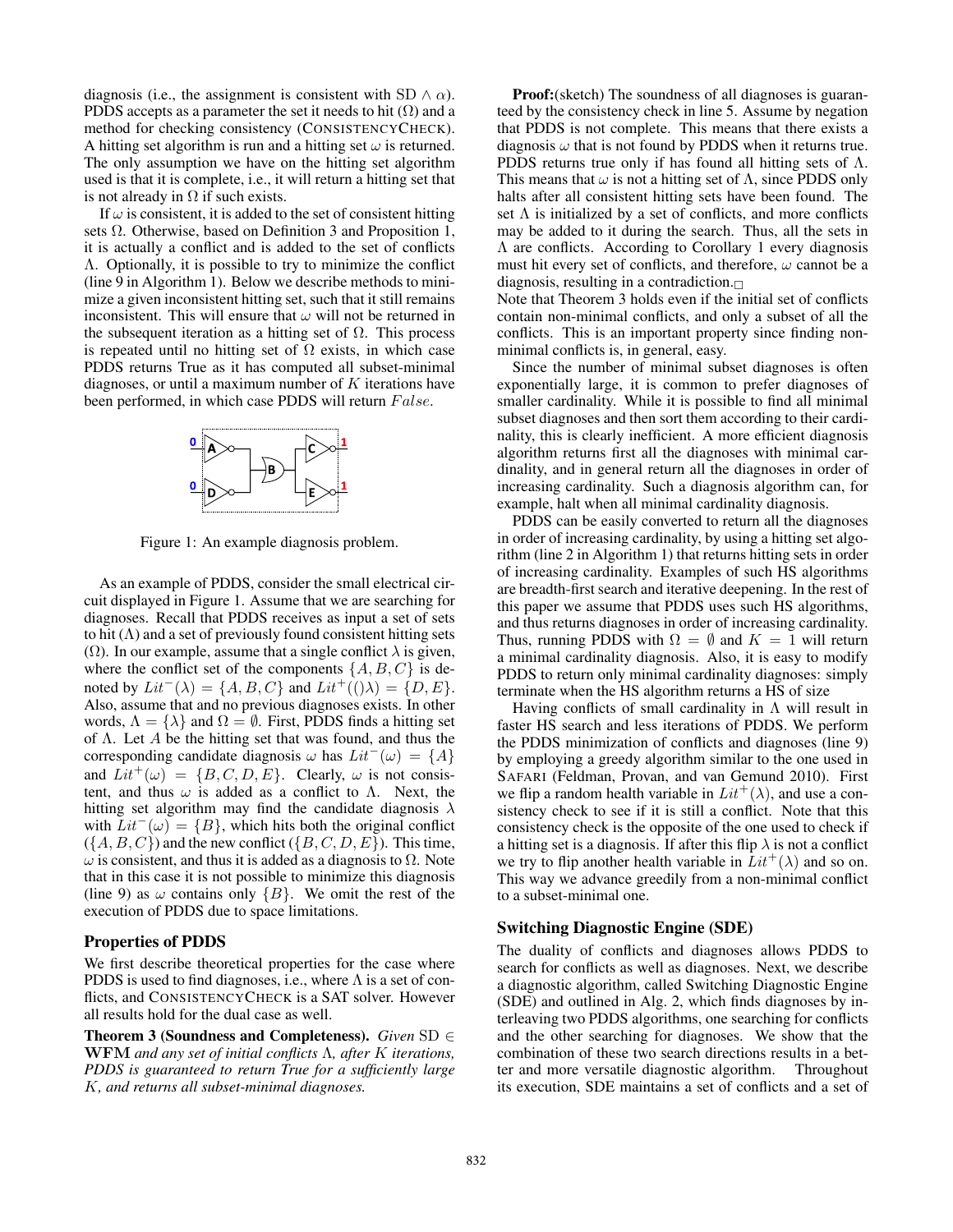#### Algorithm 2: Switching Diagnostic Engine (SDE)

- Input: DP, diagnostic problem
- 1  $\Lambda \leftarrow$  initial set of conflicts
- 2  $\Omega \leftarrow$  initial set of diagnoses (may be empty)
- 3 while *True* do
- 4 | PDDS( $\Lambda$ ,  $\Omega$ , UNSAT solver, 1)
- 5 **if PDDS(** $\Omega$ **,**  $\Lambda$ **, SAT solver, 1)** = True **then** Halt

| Iteration | HS    | Cons.          | Conflicts         | Diagnoses         |  |  |
|-----------|-------|----------------|-------------------|-------------------|--|--|
|           |       |                | ${A, B, C, D, E}$ | ${A, B, C, D, E}$ |  |  |
| 1 Conf.   | ${A}$ | No             | ${A, B, C, D, E}$ | ${B, C, D, E}$    |  |  |
| 1 Diag.   | ${A}$ | N <sub>0</sub> | ${B, C, D, E}$    | ${B, C, D, E}$    |  |  |
| 2 Conf.   | ${B}$ | N <sub>0</sub> | ${B, C, D, E}$    | $\{C, D, E\}$     |  |  |
| 2 Diag.   | {B}   | Yes            | ${B, C, D, E}$    | ${B}, {C, D, E}$  |  |  |

Table 1: Several iterations of SDE.

diagnoses, denoted as  $\Lambda$  and  $\Omega$  respectively. The algorithm begins by finding an initial conflict and an initial diagnosis  $($ lines  $1 – 2)$ . These initial diagnosis and conflict need not be minimal, and thus it is easy to find them. For example, the trivial health assignments of all components being faulty is a diagnosis if  $SD \in WFM$ , and the trivial health assignment of having all the components healthy can be checked if it is a conflict or a diagnosis with a single call to SAT solver. In our experiments we used the same stochastic local search described above to minimize the initial conflict or diagnosis.

Next, we run a single iteration of PDDS by setting  $K = 1$ , first searching for a new conflict, and then run a single iteration of PDDS to search for a new diagnosis. Recall that when PDDS searches for a diagnosis, it may also compute conflicts. Conversely, when PDDS searches for conflicts it may also compute diagnoses. As the search progresses, more diagnoses are found, which directs the conflict search to find consistent conflicts, and this in turn directs the search for diagnoses. When no new hitting sets of conflicts exist, the search can halt, as all subset-minimal diagnoses have been found (line 5).

To demonstrate how SDE works, Table 1 lists a partial example of how SDE works on the small electrical circuit shown in Figure 1. The *iteration* column marks the current SDE iteration. The search for diagnoses (line 5) and the search for conflicts (line 4) are given different lines in the table, denoted by "Diag." and "Conf.", respectively. The values in the *HS* column are the hitting sets found by PDDS. When searching for diagnoses, this is a hitting set of the conflicts and vise-verca. The values in the *consistent* column state if the found hitting set was consistent (i.e., if it was a conflict/diagnoses). The *conflicts* and *diagnoses* columns show the  $Lit^+()$  and  $Lit^-()$  of the conflicts and diagnoses there were found so far, respectively. Several simplifications were made to SDE to allow the reader to follow this example. First, the hitting set search in PDDS was done in a breadth-first search manner, tie-breaking according to lexicographical order. Second, we did not apply the stochastic minimization process in PDDS (line 9 in Algorithm 1). It is important to emphasize that when implementing SDE, using

these simplifications is not advised and will result in significant performance degradation.

SDE has several helpful properties. It is complete and sound, as it is based on PDDS which is complete and sound. Furthermore, SDE is in fact an diagnostic *anytime algorithm*. It starts with an initial diagnosis, and it continues to returns diagnoses very quickly, either by PDDS when searching for diagnoses or by PDDS when searching for conflicts. As the search progresses, more diagnoses will be returned, returning a sequence of diagnosis as required by an anytime diagnosis algorithm.

Like PDDS, SDE can also be modified to return diagnoses in order of increasing cardinality. In particular, SDE can return the minimal cardinality diagnosis. This is done by using a variant of PDDS that returns only minimal cardinality diagnosis, when SDE searches for diagnoses (line 5 in Algorithm 2). Such a variant of PDDS was described in the PDDS properties section above. In the experimental results that are described next, we used this version of SDE, that is modified to return first the minimal cardinality diagnosis.

Experimental Results

| Alg.       | 74283 | 74182 | 74181 | c432 | c499 | c880 | c1355 |
|------------|-------|-------|-------|------|------|------|-------|
| #Obs       | 202   | 250   | 350   | 76   | 208  | 284  | 210   |
| Minc.      |       |       |       | 8    | 22   | 26   | 21    |
| $CDA*$     | 100%  | 100%  | 47%   | 33%  | 9%   | 5%   | $0\%$ |
| <b>SDE</b> | 99%   | 100%  | 79%   | 88%  | 30%  | 14%  | 9%    |

Table 2: Instances solved under under 30 sec.

Next, we provide experimental results, comparing the dual search approach with the conflict-directed approach. Specifically, we have implemented the dual search inside the Lydia framework (Feldman, Provan, and van Gemund 2009), and compared it against CDA\* which is also implemented in the same framework. As a diagnosis task, we chose the task of returning a single minimal cardinality diagnosis, and bounded the run time by 30 seconds.

Recently, several techniques have been introduces to improve the performance of diagnosis algorithms. This include an efficient hitting set algorithm (de Kleer 2011) and the use of a type of abstraction called cones (Siddiqi and Huang 2007; Siddiqi 2011). Both technique are orthogonal to SDE and CDA\*, and can be applied to SDE and CDA\* in a similar manner to improve their performance. Additionally, we did not compare against the SAFARI diagnosis engine (Feldman, Provan, and van Gemund 2010), since the task in these experiments was to find a minimal cardinality diagnosis, and SAFARI is not guaranteed to return such diagnoses.

Experiments where performed on the standard 74XXX benchmark and on the small circuits from the ISCAS85 benchmark. On larger circuits CDA\* was not able to solve any instance. We used a partial set of the observations used by (Feldman, Provan, and van Gemund 2010).

Table 2 shows the percentage of instances where the minimal cardinality was found under the 30 second time-limit. The first row (marked "#Obs") in the table shows the number of observations that were used in the experiments. The